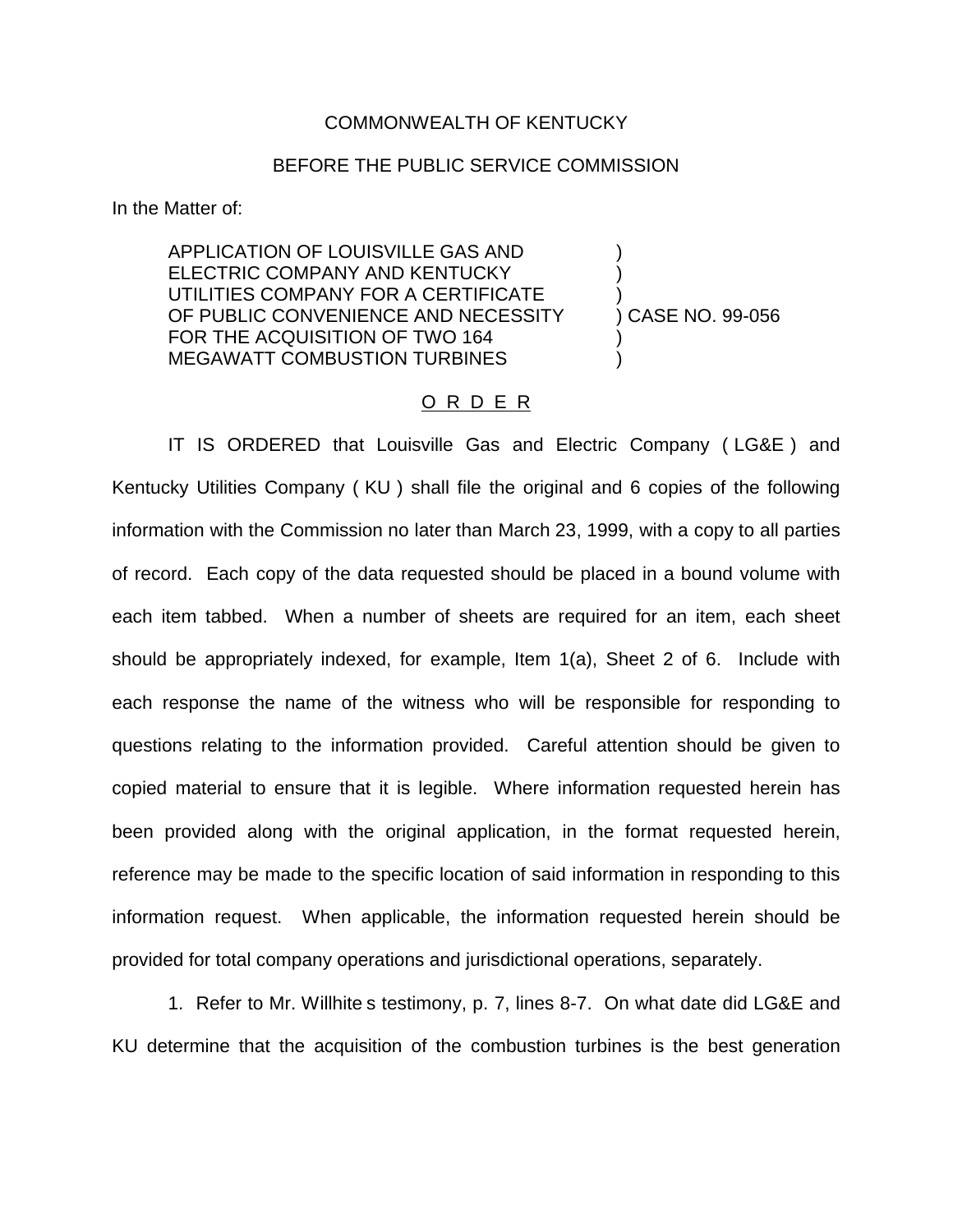resource to meet their combined needs? Provide copies of all internal memoranda, letters, notes, board minutes or other writings which document that date.

2. Refer to Mr. Willhite s testimony, p. 7, lines 3-8.

a. On what date did LG&E Capital Corporation sign a contract with ABB to purchase the turbine units?

b. On what date did LG&E Capital Corporation sign a purchase option with ABB?

3. Who owns the land on which the turbines are now being constructed? If KU owns the land, has this land previously been included in KU s rate base?

4. Provide a copy of the deed, lease agreement, or other written document that authorizes LG&E Capital to construct the turbines at the E.W. Brown Generating Station.

5. Provide a copy of Mr. Willhite s October 30, 1998 letter to the Commission as referenced in Mr. Willhite s testimony at p. 7, lines 6-8.

6. Mr. Willhite s October 30, 1998 letter to the Commission states, in the third paragraph, that if the turbines are determined to be the best generation resources for LG&E and KU, a certificate of environmental compatibility will be filed with the Commission.

a. What was basis for this statement by Mr. Willhite?

b. Did Mr. Willhite consult with anyone on this subject prior to sending this letter? If yes, provide the names of the individuals consulted and the information provided by each.

-2-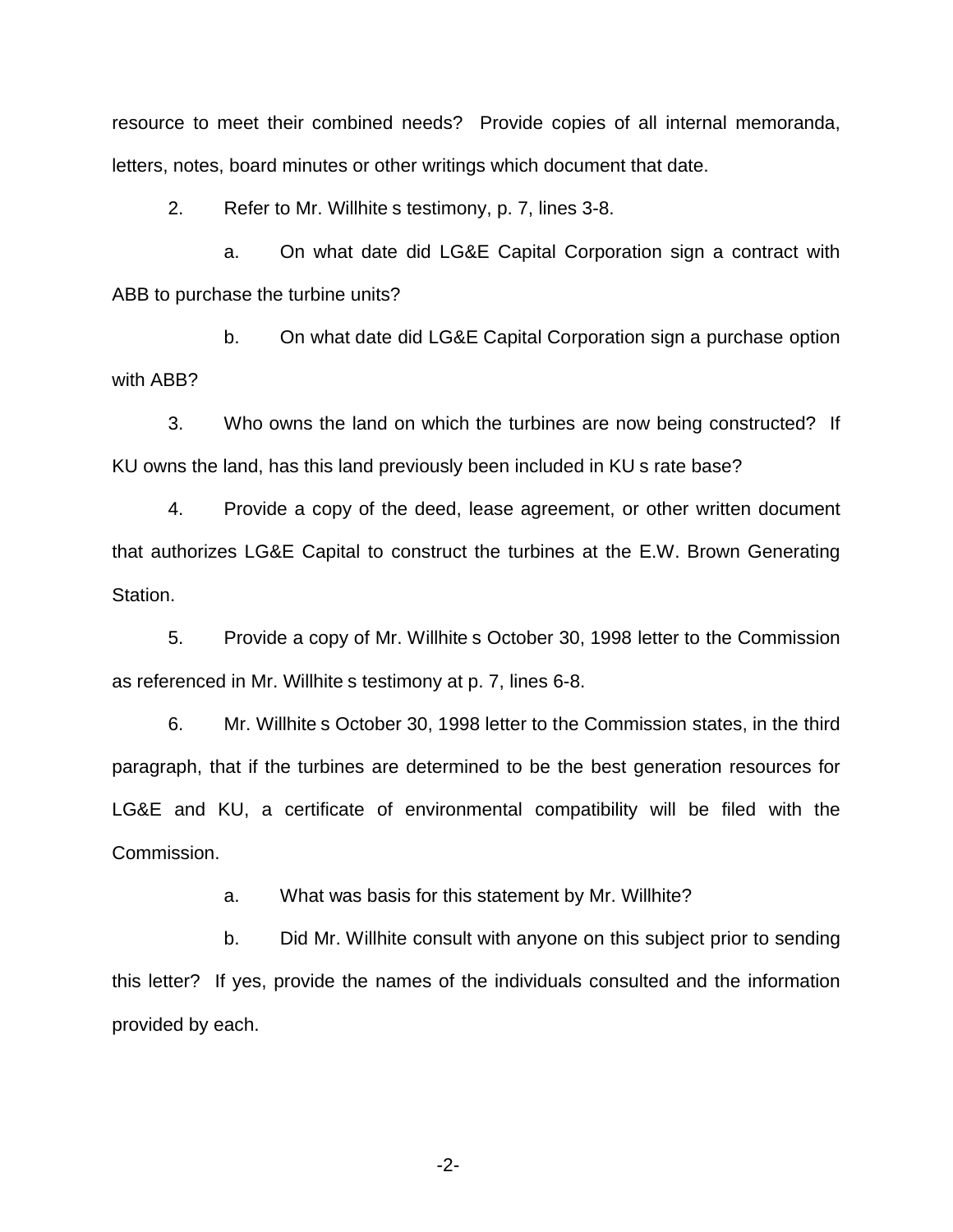c. Was Mr. Willhite s October 30, 1998 letter seen by anyone prior to it being sent? If yes, provide the names and titles of each person who saw it.

7. Mr. Willhite s testimony, at p. 12, lines 13-22, states that a certificate of environmental compatibility is not being requested because the Commission granted such a certificate in 1991 for the entire Brown site.

a. When did Mr. Willhite first become aware that the pending application would not include a request for a certificate of environmental compatibility?

b. When did Mr. Willhite first become aware that the Commission had already granted a certificate of environmental compatibility in 1991 for the entire Brown site?

8. Refer to Mr. Willhite s testimony, p. 12, lines 21-22. Exactly where in the pending application is [t]his information, and the 1991 Certificate which is referenced as being submitted with the application?

9. Is Mr. Willhite s conclusion that the Commission issued a certificate of environmental compatibility in 1991 for the entire Brown site based on something in the Commission s January 31, 1992 Order in Case No.  $91-115$ ?<sup>1</sup> If yes, reference the specific provision granting a certificate of environmental compatibility for the entire Brown site. If no, explain in detail the basis for Mr. Willhite s conclusion.

-3-

 $1$  Case No. 91-115, The Application Of Kentucky Utilities Company For a Certificate of Convenience And Necessity And a Certificate of Environmental Compatibility To Construct Four 75 Megawatt Combustion Turbine Peaking Units And Associated Facilities Scheduled For Completion In 1994 And 1995, Respectively, To Be Located At The Company's E.W. Brown Generating Station In Mercer County, Kentucky.